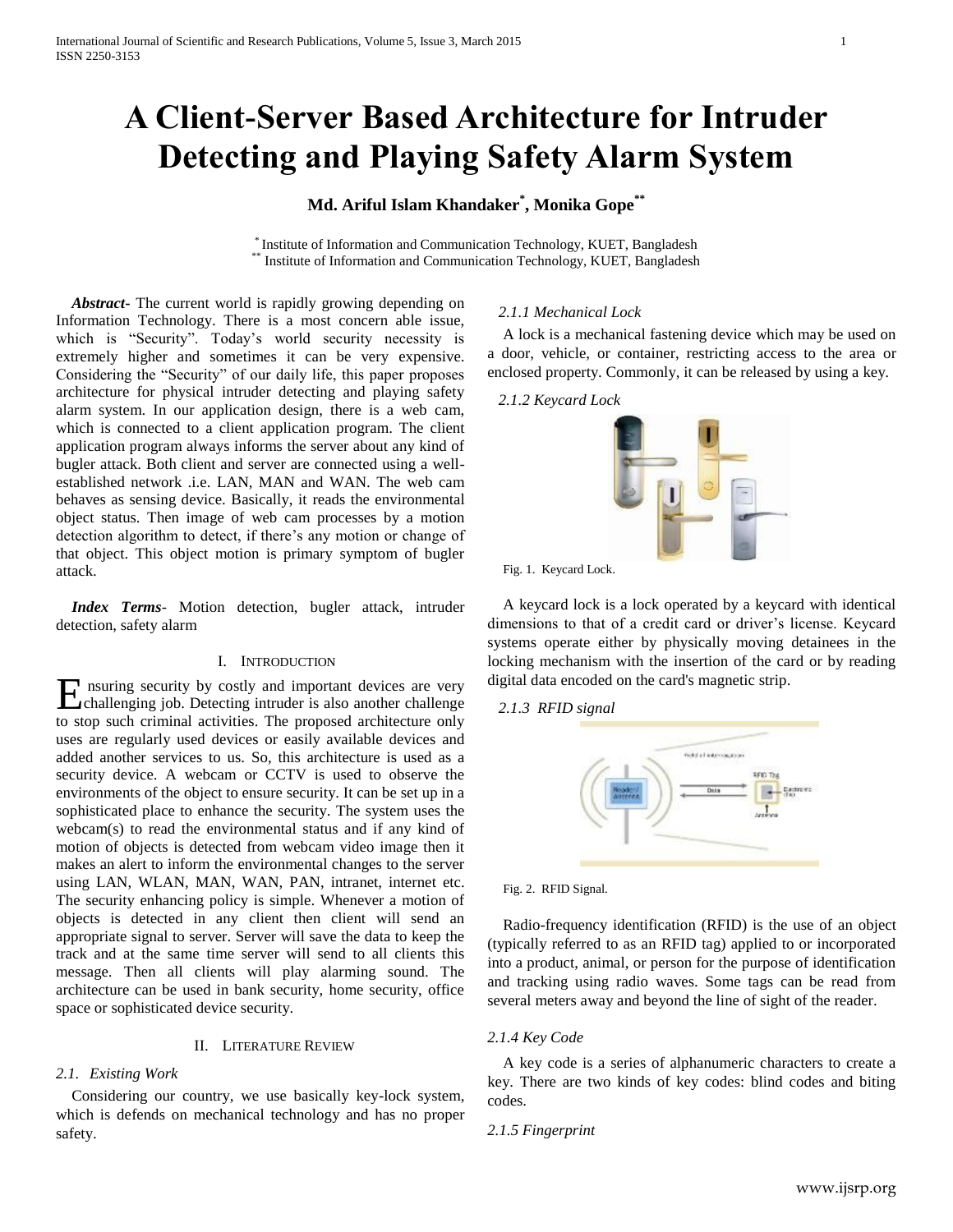

Fig. 3. Fingerprint.

A fingerprint is an impression of the friction ridges of all or any part of the finger. A friction ridge is a raised portion of the epidermis on the palmer (palm) or digits (fingers and toes) or plantar (sole) skin, consisting of one or more connected ridge units of friction ridge skin.

#### *2.1.6 CCTV*



#### Fig. 4. CCTV

Closed-circuit television (CCTV) is the use of video cameras to transmit a signal to a specific place, on a limited set of monitors. It differs from broadcast television in that the signal is not openly transmitted, though it may employ point to point wireless links. CCTV is often used for surveillance in areas that may need monitoring such as banks, casinos, airports, military installations, and convenience stores. CCTV systems may operate continuously or only as required to monitor a particular event. A more advanced form of CCTV, utilizing Digital Video Recorders (DVRs), provides recording for possibly many years, with a variety of quality and performance options. It only stores some events but it cannot play alarm for bugler attack.

### III. PROPOSED MODEL

The proposed architecture of intruder detection and safety alarm system modeled on figure 2.



Fig 5. Model of IDPSAS

A webcam read the environmental status as video image, which is processed by client application. Whenever any kind of motion is detected, detected motion is treated as a bugler attack, a signal is sent to server as sign of change of environment. Then server processes the signal and sends a signal to all clients to play the alarm services.

#### *3.1 Client Application*

A client is an application or system that accesses a remote service on another computer system. A client does not share any of its resources, but requests a server's content or service function. Clients therefore initiate communication sessions with servers which await (listen to) incoming requests.

#### *3.2 Server Application*

In computing, a server [1, 2, 3, 4] is any combination of hardware or software designed to provide services to clients. When used alone, the term typically refers to a computer which may be running a server operating system, but is also used to refer to any software or dedicated hardware capable of providing services.

*3.3 Internal Structure of Client-Server architecture*



Fig 6. Internal Structure of Client-Server architecture of IDPSAS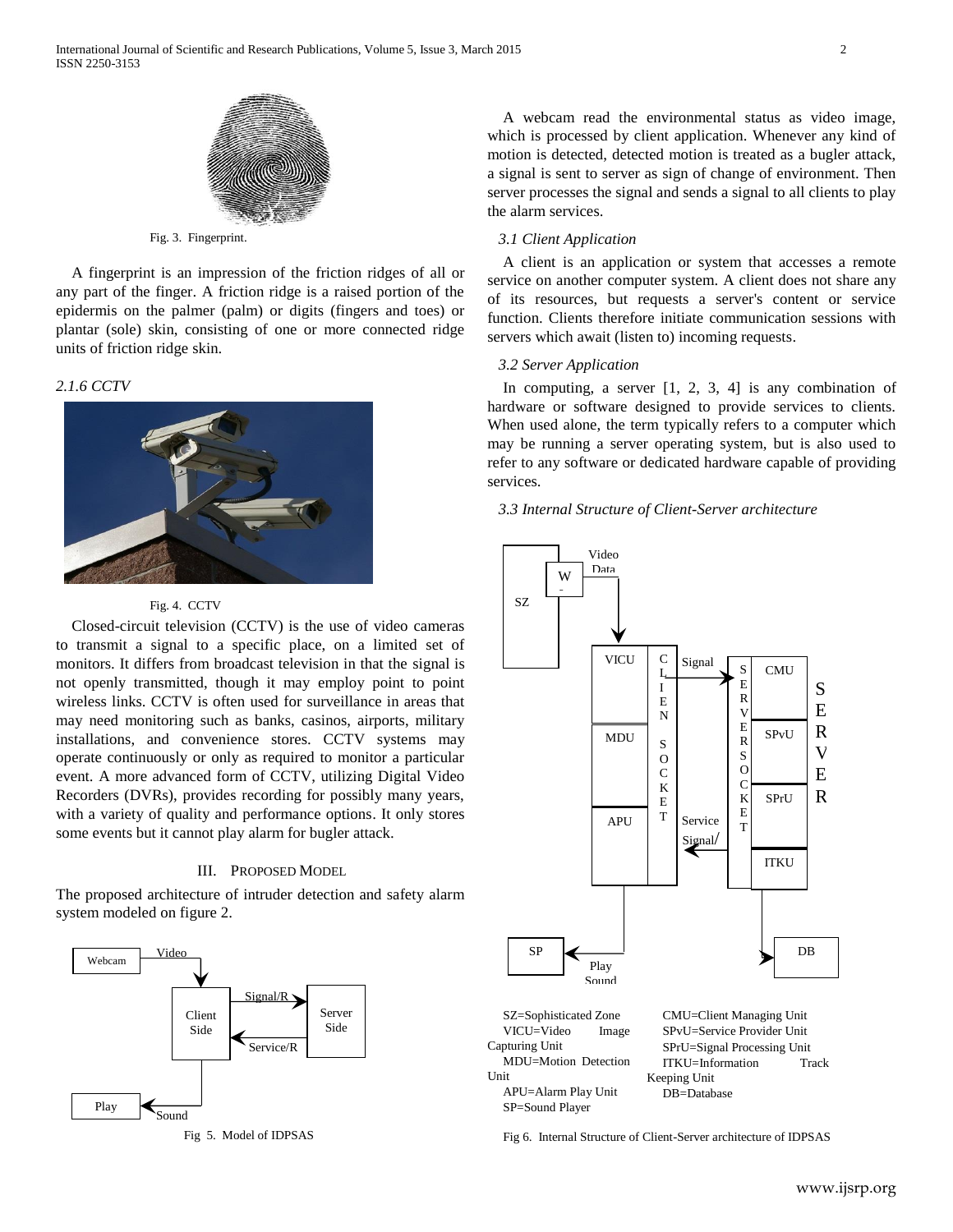This (Fig 6) is extended figure of previous (Simple Model, Fig 5) one. Client section holds Video Image Capturing Unit (VICU), which accepts the webcam captured video image. Motion Detection Unit (MDU), which analyzes the captured video image and find motion detected area. Alarm Play Unit (APU) and there are also some data processing units. Server section holds database and some data processing units. Server also holds clients managing unit. Here, the basic client-server communicating policy is very simple. Whenever any kind of motion is detected at any client side, the buglers attack message is sent to server and server accept this message and take necessary steps. Such as keeping track of buglers attack, informing to each clients about victim clients and request to play the alarming sound for buglers attack.

#### *3.4 Motion Detection*

 Motion can be detected by measuring change in speed or vector of an object or objects in the field of view. This can be achieved either by mechanical devices that physically interact with the field or by electronic devices that quantifies and measures changes in the given environment.

3.4.1 Motion Detection Algorithmic Steps

 Getting the video image data from the webcam [7, 8, 10] and set the reference image for once. Also need to calculate the average intensity. This reference image won't be changed until system termination. Then the newly captured image will be treated and processed as the current image. Here, mentionable thing that reference image will be kept in RBG format.

- 1. Now, Current image need to convert YUV to RGB for image processing purpose.
- 2. Calculating average image intensity of current image. This image intensity needs to calculate for each newly captured image by web cam
- 3. Calculating correction from determined average image intensities (Reference Image and Current Image). This correction value will carry a significant role for normalizing an image. Image normalization needs to eliminate noise effect, light intensity variation and increase the motion detecting performance.
- 4. Calculating image difference between reference and current image, where calculation contents R, G and B components. This calculation helps to find the significant properties of images. Example:  $diff[i][j] = img1[i][j] - img2[i][j]$ , this is a simple C syntax to find the image difference.
- 5. Normalizing R, G and B component by correction.
- 6. Calculating B\W component of subtracting image. To run any kind of morphological operation on an image, we need to convert it into Black and White image. Example: eachPixel = sqrt( $((R^*R)+(G^*G)+(B^*B))/3$ ), this simple C style syntax.
- 7. Now finding B\W white image by comparing with threshold value. By using threshold we can separate motion detected region from its background. Example:

if  $diff[i][j] > thresholdValue$ diff $[i][j]=255$ 

else

## $diff[i][j]=diff[i][j]$



Fig 7: Motion detection Flow

- 8. BLOB elimination
- 9. Take decision motion detected or not by comparing BLOB Counting with BLOB threshold

#### IV. IMPLEMENTATION

Implementation is a phase in the project life cycle in which a product is put into use. It is when a chosen project solution is developed into a completed deliverable. Implementation is also a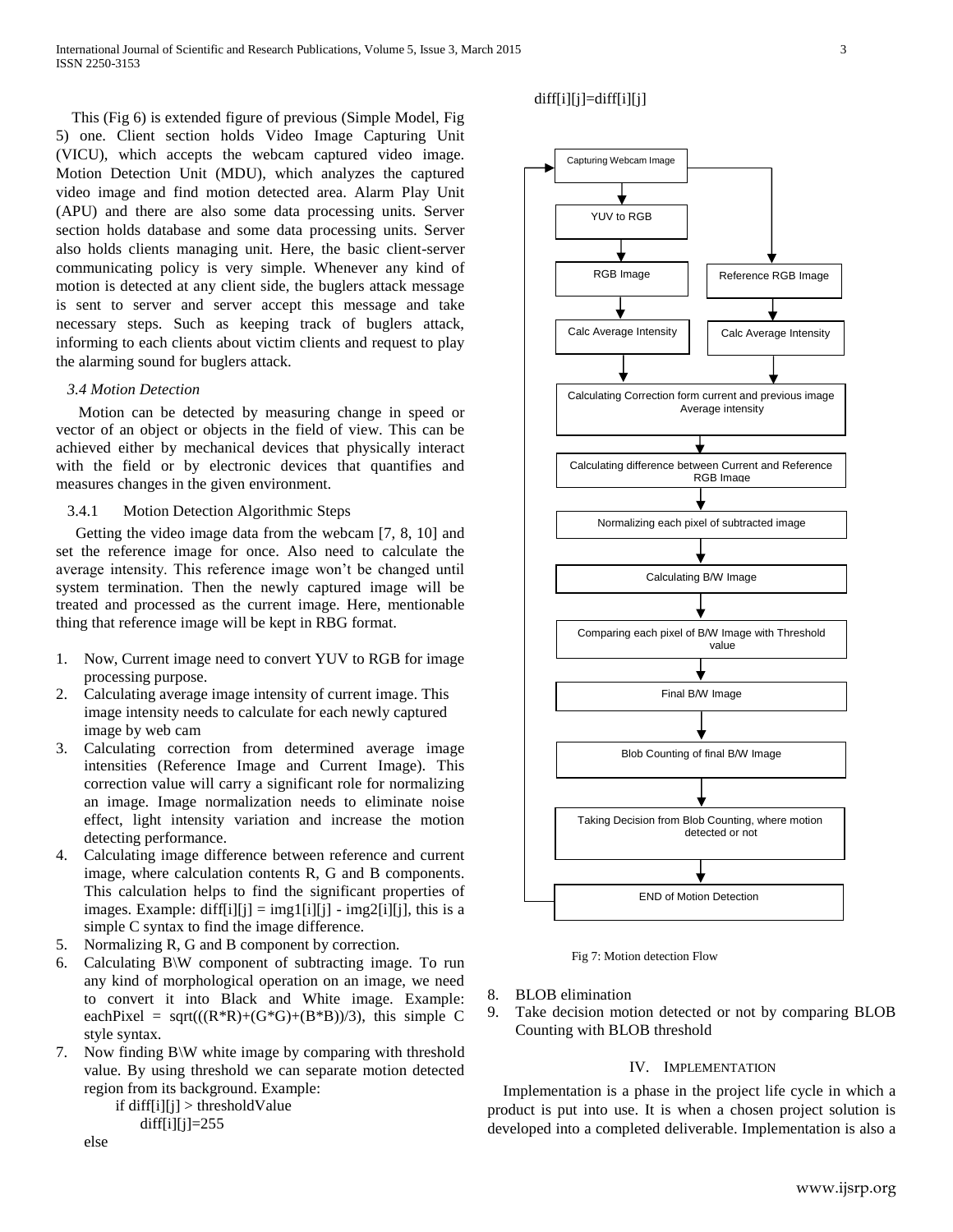# term used as a synonym for development.

## *4.1 Developing Tools*

- Language: Java
- JDK 1.6
- JRE 1.6
- JMF 2.1e
- Text Pad
- MYSQL 5.1.36
- Webcam 2MP
- Speaker

# *4.2 Work Steps*

- Server Developing
	- o Preparing server socket
	- o Client managing unit
	- o Messaging processing and other processing unit
- Client Developing
	- o Developing webcam accessing unit and video image processing for detecting motion
	- o Connecting to server and messaging unit

# *4.3 System Testing*

Testing is an empirical investigation conducted to provide stakeholders with information about the quality of the product or service under test, with respect to the context in which it is intended to operate. System Testing also provides an objective, independent view of the system to allow the business to appreciate and understand the risks at implementation of the application. Test techniques include, but are not limited to, the process of executing a program or application with the intent of finding system bugs.

| Connection Accepted: Localhost                       |  |
|------------------------------------------------------|--|
| Server Get the Message:Burglaries attempt :localhost |  |
| Data Inserted !!                                     |  |
| The message send sucessfully to Tania                |  |
| Connection Accepted: localhost                       |  |
| Server Get the Message:Burglaries attempt :localhost |  |
| Data Inserted !!                                     |  |
| The message send sucessfully to Tania                |  |
| Connection Accepted: localhost                       |  |
| Server Get the Message:Burglaries attempt :localhost |  |
| Data Inserted !!                                     |  |
| The message send sucessfully to Tania                |  |
|                                                      |  |

Fig. 8. Bugler attack informed to server

This figure states that bugler attract message [12, 14, 16] sends to server from the client application.

| Client Started: 5555           |  |
|--------------------------------|--|
| Connection accepted: localhost |  |
| localhost                      |  |
| Alaram Raised                  |  |
|                                |  |
|                                |  |

Fig. 9. Alam raising by client

This figure shows that client application accept the server request and message for raising bugler attract alarm. Finally,

## alarm is raised successfully.



Fig. 10. Running webcam view

This figure represents the webcam images. Black image [Figure: d] represents the subtraction of previous [Figure: b] and current [Figure: c] image. Figure [a] is the initial image.

## V. CONCLUSION

We hope that our paper will be a useful and greatly help to its users and it will meet user requirements. It will also be cost effective and maintenance will be lass costly. This application supports cross platform. So, Operating system does not matter, where it is running.

#### ACKNOWLEDGMENT

We would like to thank almighty God who blesses us to finish the work successfully and also thank to anonymous friends for supporting us.

#### **REFERENCES**

- [1] Tutorial on java socket programming" http://www.javaworld.com/jw-12- 1996/jw-12-sockets.html Access on 25-3-12.
- [2] "Tutorial on java socket programming form sun java" http://java.sun.com/developer/technicalArticles/ALT/sockets/ Access on 25- 3-12.
- [3] "Multithread socket programming" http://www.ccs.neu.edu/ home/donghui/teaching/multithread\_socket/ Access on 30-3-12.
- [4] "Socket programming in java" http://www.devarticles.com/c/a/Java/Socket-Programming-in-Java/ Access on 27-3-12.
- [5] "Motion detection algorithm" http://cahit.wordpress.com/2008/07/08/howthe-motion-detection-algorithm-works/ Access on 20-04-12.
- [6] "Motion detection algorithm" http://www.ai.mit.edu/ projects/cog/VisionSystem/motion\_detection.html Access on 05-05-12.
- [7] "JMF Solution in sun java" http://java.sun.com/javase/technologies/desktop/media/jmf/2.1.1/solutions/i ndex.html Access on 11-06-12.
- [8] "Uses of JMF" http://java.sun.com/javase/technologies/desktop/media/jmf/ Access on 17-06-12.
- [9] "Socket Definitions" http://java.sun.com/docs/books/ tutorial/networking/sockets/definition.html Access on 17-06-12.
- [10] "MYSQL JDBC Driver" http://www.jarfinder.com/index.php/java/ info/com.mysql.jdbc.Driver Access on 17-06-12.
- [11] "Java Tutorial" http://www.java2s.com/Tutorial/Java/CatalogJava.htm Access on 20-07-12.
- [12] "Java Socket Programming" http://www.javaworld.com/jw-12-1996/jw-12 sockets.html?page=1 Access on 20-07-12.
- [13] "UDP Programming" http://java.sun.com/docs/books/tutorial/networking/ datagrams/index.html Access on 23-07-12.